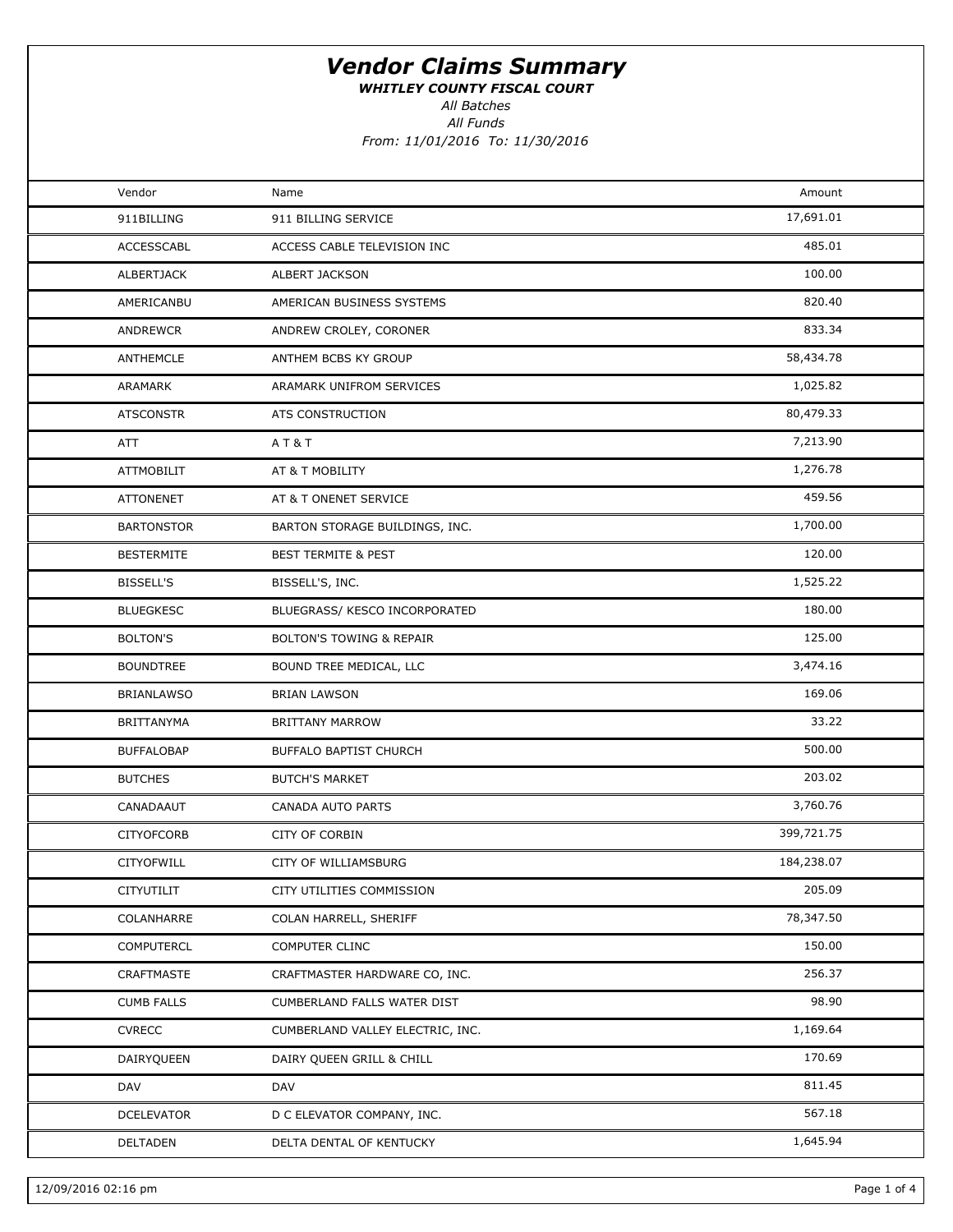WHITLEY COUNTY FISCAL COURT

All Batches

All Funds

| Vendor            | Name                                    | Amount    |  |
|-------------------|-----------------------------------------|-----------|--|
| <b>DELTAGAS</b>   | DELTA NATURAL GAS CO., INC.             | 1,896.91  |  |
| ELLISONSAN        | ELLISON'S SANITARY SUPPLY CO., INC.     | 835.71    |  |
| <b>EMCONHOMEG</b> | EMCON HOME GUARD, INC.                  | 960.00    |  |
| ENVIRWASTE        | ENVIRONMENTAL WASTE SYSTEMS, LLC        | 280.00    |  |
| <b>EVERBANKCO</b> | EVERBANK COMMERICAL FINANCE INC         | 535.26    |  |
| <b>EZCOUNTRY</b>  | EZ COUNTRY                              | 425.00    |  |
| <b>FAULKNERTA</b> | FAULKNER AND TAYLOR                     | 48.65     |  |
| <b>FLEETONE</b>   | <b>FLEETONE</b>                         | 6,668.77  |  |
| <b>GALLS</b>      | GALLS, INC                              | 327.18    |  |
| <b>GARYBARTON</b> | <b>GARY BARTON</b>                      | 22.82     |  |
| GEDRIVEIN         | G & E DRIVE-IN                          | 175.00    |  |
| <b>GENTRYAUTO</b> | <b>GENTRY AUTO REPAIR</b>               | 344.06    |  |
| <b>GOLDBUGVFD</b> | GOLDBUG VOLUNTEER FIRE DEPARTMENT, INC. | 500.00    |  |
| <b>GOVUTILTIE</b> | GOVERNMENT UTILITIES TECHNOLOGY         | 12,321.07 |  |
| <b>GSTIRES</b>    | G & S TIRE INC.                         | 159.82    |  |
| GUARDIANIN        | <b>GUARDIAN INSURANCE</b>               | 215.37    |  |
| HARDEE'S          | HARDEE'S                                | 193.48    |  |
| HARPPRINTI        | HARP ENTERPRISES, INC.                  | 365.48    |  |
| HILLYARD          | HILLYERD, INC.                          | 180.07    |  |
| HINKLECONT        | HINKLE CONTRACTING COMPANY LLC          | 12,386.29 |  |
| HOLINNRICH        | HOLIDAY INN EXPRESS - RICHMOND          | 201.76    |  |
| <b>HOLSTONGAS</b> | <b>HOLSTON GASES</b>                    | 3,436.88  |  |
| HUDSONMATE        | HUDSON MATERIALS                        | 22,865.79 |  |
| IGA               | HOMETOWN IGA #57                        | 349.70    |  |
| <b>JAMESJONES</b> | JAMES JONES EXCAVATING                  | 2,697.90  |  |
| <b>JELLICOCOM</b> | JELLICO COMMUNITY HOSPITAL              | 50.00     |  |
| <b>JERRYLEACH</b> | <b>JERRY LEACH</b>                      | 6,500.00  |  |
| <b>JIMMTBATES</b> | <b>JIMMY BATES</b>                      | 25.19     |  |
| JOEHILLELE        | JOE HILL ELECTRICAL                     | 260.00    |  |
| <b>JOHNNYWHE</b>  | JOHNNY WHEELS OF WILLIAMSBURG, INC      | 3,143.58  |  |
| <b>JOSHKING</b>   | <b>JOSH KING</b>                        | 39.20     |  |
| KACO              | K A C O ALL LINES FUND                  | 44,086.61 |  |
| KACOLEAS          | KACO LEASING TRUST                      | 3,033.81  |  |
| <b>KACOW</b>      | KACO WORKERS COMPENSATION FUND          | 32,094.43 |  |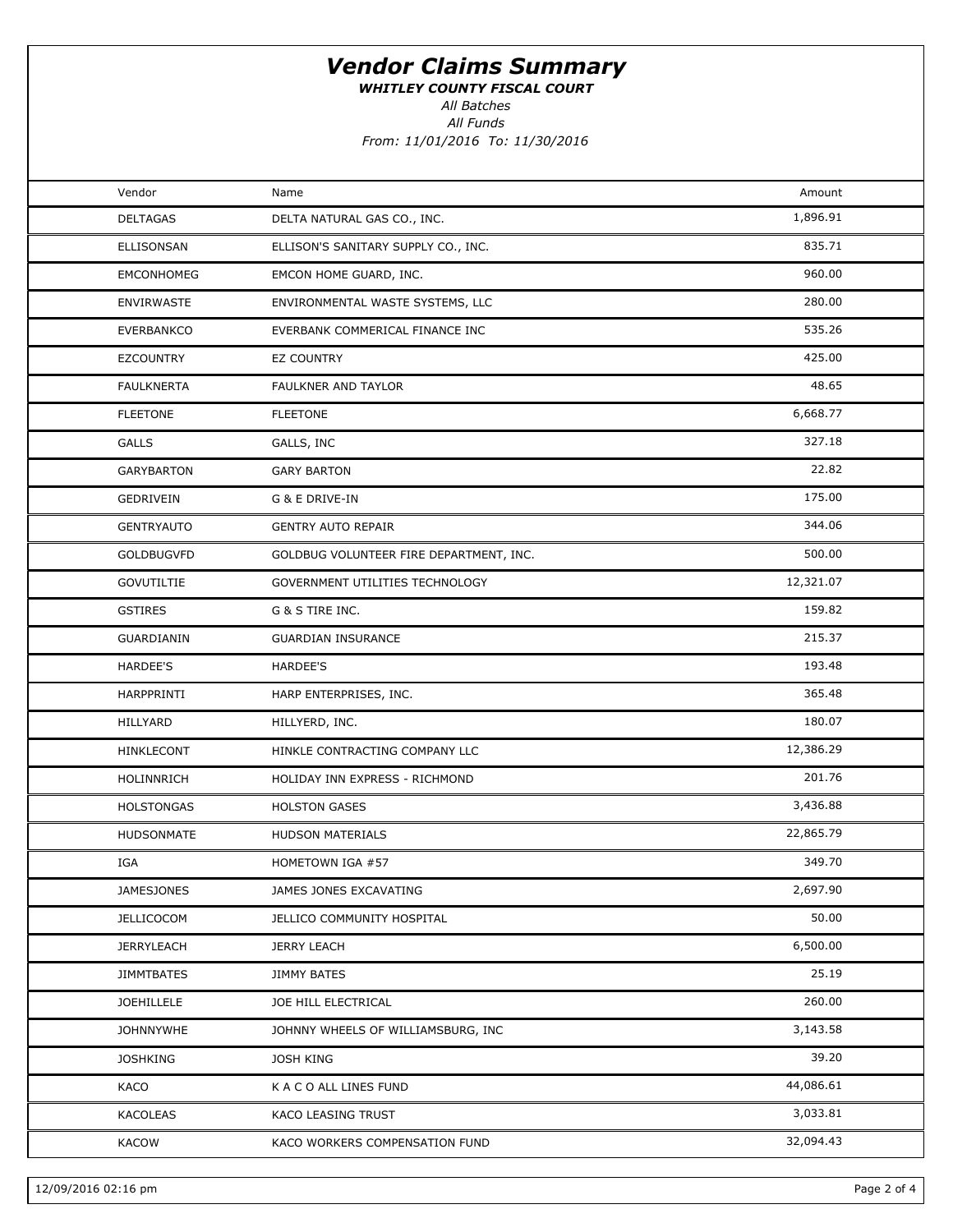WHITLEY COUNTY FISCAL COURT

All Batches

All Funds

| Vendor            | Name                                   | Amount    |  |
|-------------------|----------------------------------------|-----------|--|
| KEAVYVOLUN        | KEAVY VOLUNTEER FIRE DEPT.             | 4,000.00  |  |
| KELLWELLFO        | KELLWELL FOOD MANAGEMENT               | 34,490.80 |  |
| <b>KENTUCKYUT</b> | KU                                     | 12,493.52 |  |
| <b>KENWAYDIS</b>  | KENWAY DISTRIBUTORS                    | 156.44    |  |
| KNOXCOUTIL        | KNOX COUNTY UTILITIES COMMISSION       | 111.18    |  |
| <b>KNOXCULLIG</b> | KNOXVILLE CULLIGAN WATER               | 409.50    |  |
| <b>KYBOARDEMS</b> | KY BOARD OF EMERGENCY MEDICAL SERVICES | 650.00    |  |
| <b>KYSPRING</b>   | KY SPRING WATER                        | 213.40    |  |
| KYSTATETRE        | KENTUCKY STATE TREASURER               | 3,010.00  |  |
| LARRYHAMBI        | LARRY HAMBLIN                          | 800.00    |  |
| LEANELLFOL        | <b>LEANELL FOLEY</b>                   | 62.62     |  |
| <b>LIDAPOWERS</b> | LIDA J. POWERS                         | 668.31    |  |
| LONDONRADI        | LONDON RADIO SERVICE                   | 1,413.45  |  |
| LYKINSOILC        | LYKINS OIL COMPANY                     | 8,267.37  |  |
| MIKEROBERT        | MIKE ROBERTS PLUMBER                   | 225.00    |  |
| MOOREMEDIC        | MOORE MEDICAL                          | 2,385.34  |  |
| MORGANFARM        | MORGAN FARM EQUIPMENT                  | 1,470.00  |  |
| NORVEXSUPP        | NORVEX SUPPLY                          | 3,353.27  |  |
| <b>PDS</b>        | PRECISION DUPLICATING SOLUTIONS INC    | 207.27    |  |
| PENNCARE          | PENNCARE                               | 593.70    |  |
| POFFCARTIN        | POFF CARTING SERVICE                   | 668.56    |  |
| PREFERREDL        | PREFERRED LAB SERVICE                  | 950.00    |  |
| PREWITTFAR        | PREWITT FARM SUPPLY                    | 44.08     |  |
| QUALITYCAR        | QUALITY CARE AUTO SERVICE              | 3,925.03  |  |
| QUILL             | <b>QUILL CORPORATION</b>               | 231.25    |  |
| RADIOSHACK        | STEREN ELECTRONICS                     | 173.94    |  |
| ROCKHOLDCC        | ROCKHOLDS COMMUNITY CHURCH             | 500.00    |  |
| SANDRAHOKE        | SANDRA HOKE                            | 121.82    |  |
| SEAPPARATU        | SOUTHEAST APPARATUS, LLC               | 121.81    |  |
| SGTJOE            | SGT JOES                               | 1,352.00  |  |
| SIMPLEXGR         | SIMPLEX GRINNELL LP                    | 543.00    |  |
| SOUTHERNHE        | SOUTHERN HEALTH PARTNERS               | 21,798.21 |  |
| SOUTHKYTRU        | SOUTH KY TRUCK SERVICE, LLC            | 353.45    |  |
| SUPPLYWORK        | SUPPLY WORKS                           | 200.45    |  |